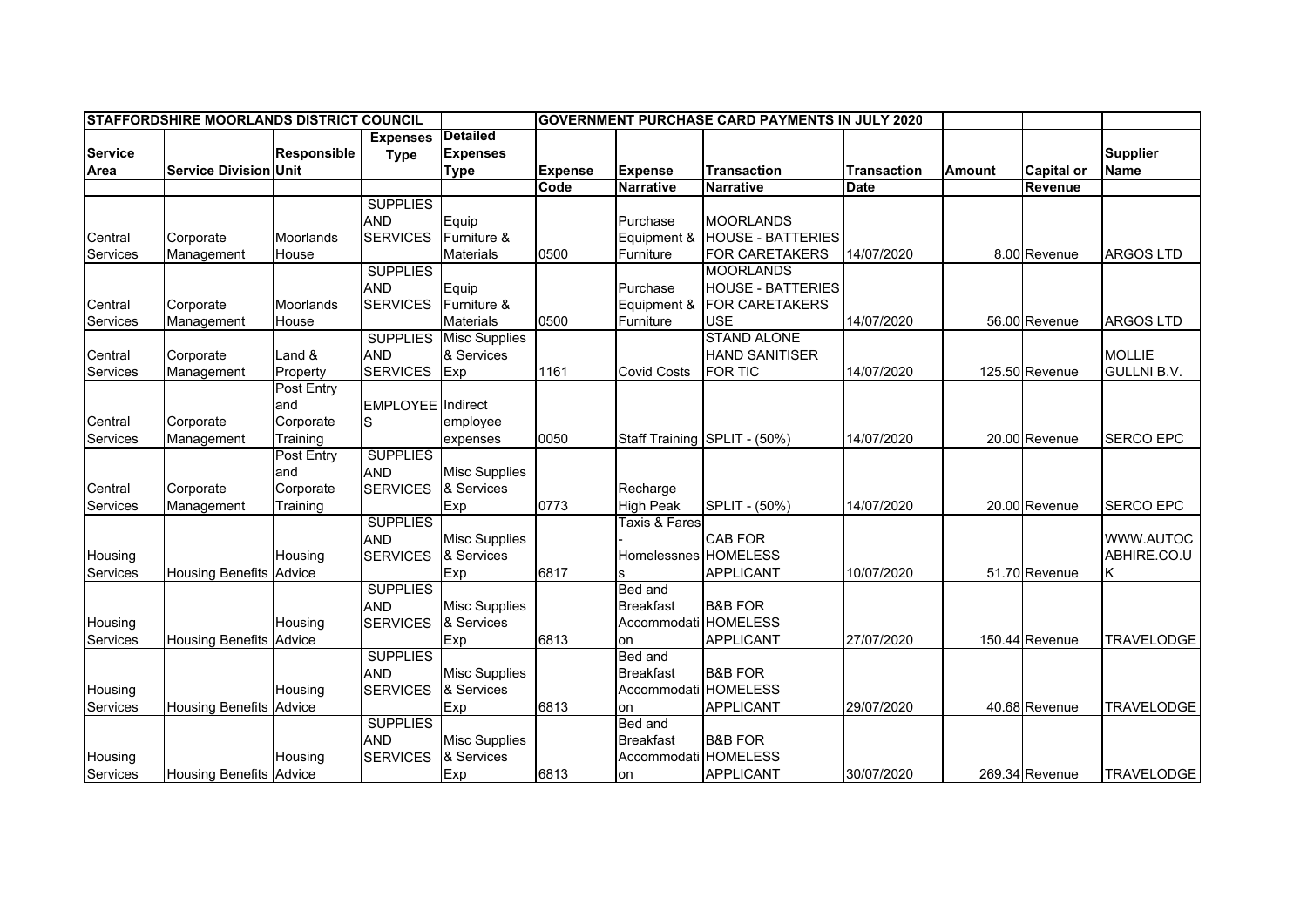|                 |                                | Revenue and        |                   | Indirect             |      |                  | <b>MEMBERSHIP FEE</b>           |            |                |                    |
|-----------------|--------------------------------|--------------------|-------------------|----------------------|------|------------------|---------------------------------|------------|----------------|--------------------|
| Housing         |                                | <b>Benefits</b>    | EMPLOYEE employee |                      |      | Professional     | FOR an employee                 |            |                | WWW.IRRV.O         |
| Services        | Housing Benefits Admin         |                    | S                 | expenses             | 0006 | Fees             | (50%)                           | 21/07/2020 | 60.75 Revenue  | RG.UK              |
|                 |                                | Revenue and        | <b>SUPPLIES</b>   | Misc Supplies        |      |                  | <b>MEMBERSHIP FEE</b>           |            |                |                    |
| Housing         |                                | <b>Benefits</b>    | <b>AND</b>        | & Services           |      | Recharge         | FOR an employee                 |            |                | WWW.IRRV.O         |
| Services        | Housing Benefits Admin         |                    | <b>SERVICES</b>   | Exp                  | 0773 | <b>High Peak</b> | (50%)                           | 21/07/2020 | 60.75 Revenue  | RG.UK              |
|                 |                                |                    | <b>SUPPLIES</b>   | <b>Misc Supplies</b> |      |                  |                                 |            |                | AMAZON.CO.         |
| Central         | Corporate                      |                    | <b>AND</b>        | & Services           |      | Recharge         | LAPTOP BAG 15' X 3              |            |                | <b>UK</b>          |
| Services        | Management                     | <b>IT Services</b> | <b>SERVICES</b>   | Exp                  | 0773 | <b>High Peak</b> | $(1360/1162)$ (50%)             | 07/07/2020 | 22.05 Revenue  | 7R0WX3UA5          |
|                 |                                |                    | <b>SUPPLIES</b>   | <b>Misc Supplies</b> |      |                  |                                 |            |                | AMAZON.CO.         |
| Central         | Corporate                      |                    | <b>AND</b>        | & Services           |      | Covid            | LAPTOP BAG 15' X 3              |            |                | <b>UK</b>          |
| Services        | Management                     | <b>IT Services</b> | <b>SERVICES</b>   | Exp                  | 1162 | Recovery         | $(50\%)$                        | 07/07/2020 | 22.06 Revenue  | 7R0WX3UA5          |
|                 |                                |                    | <b>SUPPLIES</b>   |                      |      |                  |                                 |            |                |                    |
|                 |                                |                    | <b>AND</b>        | <b>Misc Supplies</b> |      |                  | <b>HP10 WATT AC</b>             |            |                |                    |
| Central         | Corporate                      |                    | <b>SERVICES</b>   | & Services           |      | Recharge         | POWER ADAPTER X                 |            |                |                    |
| Services        | Management                     | <b>IT Services</b> |                   | Exp                  | 0773 | <b>High Peak</b> | 10 (1360/1162) (50%) 07/07/2020 |            | 213.01 Revenue | <b>AA2Z SUPPLY</b> |
|                 |                                |                    | <b>SUPPLIES</b>   | <b>Misc Supplies</b> |      |                  | <b>HP10 WATT AC</b>             |            |                |                    |
| Central         | Corporate                      |                    | <b>AND</b>        | & Services           |      | Covid            | POWER ADAPTER X                 |            |                |                    |
| Services        | Management                     | <b>IT Services</b> | <b>SERVICES</b>   | Exp                  | 1162 | Recovery         | 10 (50%)                        | 07/07/2020 | 213.00 Revenue | <b>AA2Z SUPPLY</b> |
|                 |                                |                    | <b>SUPPLIES</b>   |                      |      |                  | SPLIT - RS232                   |            |                |                    |
|                 |                                |                    | <b>AND</b>        | <b>Misc Supplies</b> |      |                  | <b>WHITE KVM MIXED</b>          |            |                | <b>RS</b>          |
| Central         | Corporate                      |                    | <b>SERVICES</b>   | & Services           |      | Recharge         | CABLE (1360/1162)               |            |                | <b>COMPONENT</b>   |
| Services        | Management                     | <b>IT Services</b> |                   | Exp                  | 0773 | <b>High Peak</b> | (50%                            | 07/07/2020 | 6.19 Revenue   | lS                 |
|                 |                                |                    | <b>SUPPLIES</b>   |                      |      |                  |                                 |            |                |                    |
|                 |                                |                    | <b>AND</b>        |                      |      |                  |                                 |            |                |                    |
|                 |                                |                    | <b>SERVICES</b>   | <b>Misc Supplies</b> |      |                  | SPLIT - RS232                   |            |                | <b>RS</b>          |
| Central         | Corporate                      |                    |                   | & Services           |      | Covid            | <b>WHITE KVM MIXED</b>          |            |                | <b>COMPONENT</b>   |
| Services        | Management                     | <b>IT Services</b> |                   | Exp                  | 1162 | Recovery         | CABLE (50%)                     | 07/07/2020 | 6.19 Revenue   | S                  |
|                 |                                |                    | <b>SUPPLIES</b>   | <b>Misc Supplies</b> |      |                  | <b>SAMSUNG GALAXY</b>           |            |                | <b>PAYPAL</b>      |
| Central         | Corporate                      |                    | <b>AND</b>        | & Services           |      | Recharge         | A20E CASES X 2                  |            |                | <b>SUPRIZEBOX</b>  |
| Services        | Management                     | <b>IT Services</b> | <b>SERVICES</b>   | Exp                  | 0773 | <b>High Peak</b> | $(13601162)$ (50%)              | 16/07/2020 | 4.95 Revenue   | <b>EBA</b>         |
|                 |                                |                    | <b>SUPPLIES</b>   | <b>Misc Supplies</b> |      |                  | <b>SAMSUNG GALAXY</b>           |            |                | <b>PAYPAL</b>      |
| Central         | Corporate                      |                    | <b>AND</b>        | & Services           |      | Covid            | A20E CASES X 2                  |            |                | <b>SUPRIZEBOX</b>  |
| Services        | Management                     | <b>IT Services</b> | <b>SERVICES</b>   | <b>Exp</b>           | 1162 | Recovery         | (50%                            | 16/07/2020 | 4.95 Revenue   | <b>EBA</b>         |
|                 |                                |                    | <b>SUPPLIES</b>   |                      |      |                  | <b>GVS ELIPSE HALF</b>          |            |                |                    |
|                 |                                |                    | <b>AND</b>        | <b>Misc Supplies</b> |      |                  | <b>MASK RESPIRATOR</b>          |            |                | <b>PAYPAL</b>      |
| Housing         |                                | Housing            | <b>SERVICES</b>   | & Services           |      | Recharge         | P3 SMALL / MEDIUM               |            |                | <b>ADJAYSOUTH</b>  |
| <b>Services</b> | <b>Housing Benefits Advice</b> |                    |                   | Exp                  | 0773 | <b>High Peak</b> | <b>WITH FILTERS</b>             | 20/07/2020 | 215.12 Revenue | l EB               |